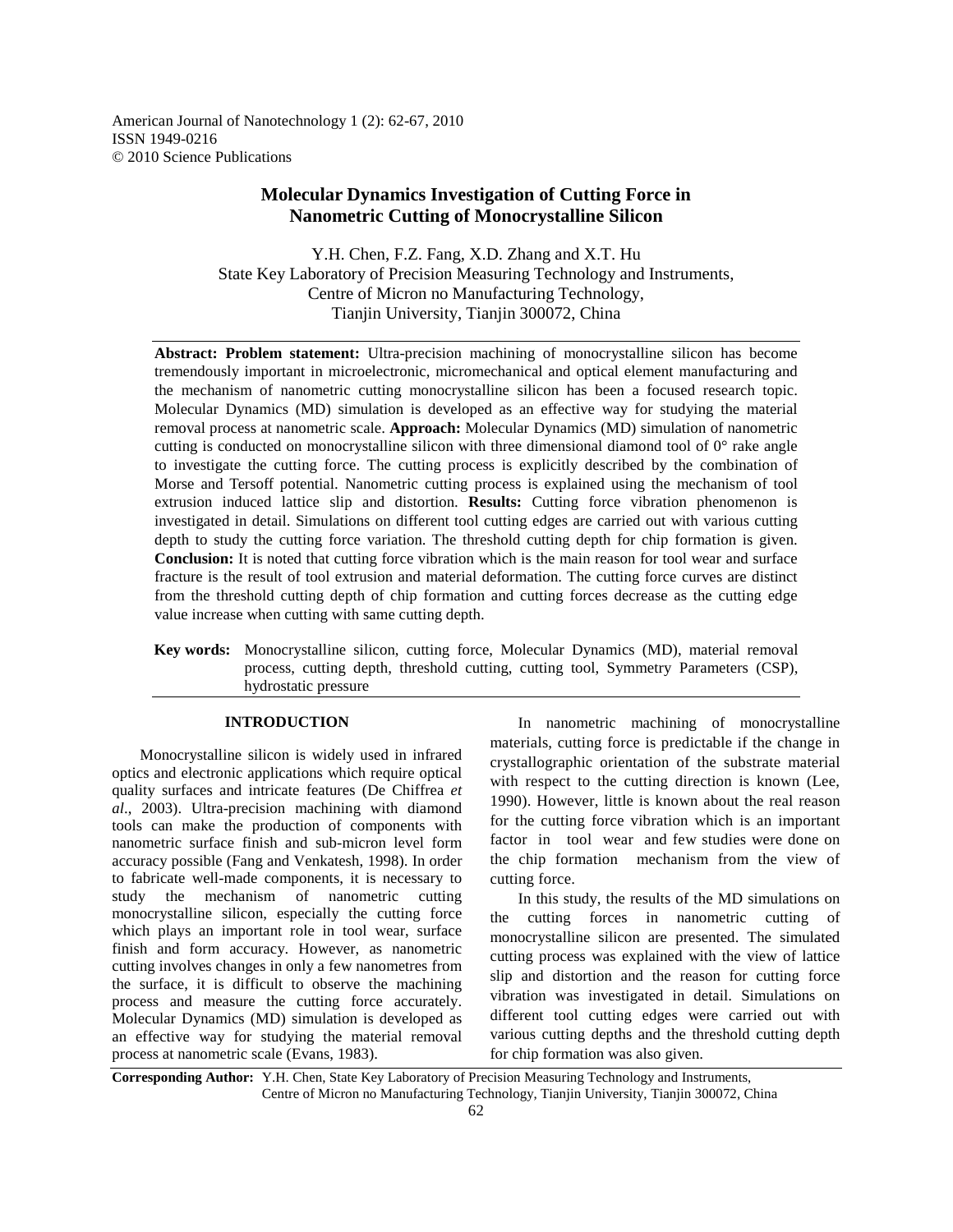# **MATERIALS AND METHODS**

**MD 3D cutting model:** The simulation model which consists of a 3D diamond tool and a monocrystalline silicon work piece is shown in Fig. 1. The work piece has been divided into three different layers, namely boundary, thermo layer and Newton layer. Boundary is used to fix the work piece and avoid unexpected movement of the work piece in cutting. Thermo layer maintains a constant temperature of 300K for conducting the generated high heat away from the cutting region. Atoms in Newton layer interact with the tool follow Newton's law. The three dimensional cutting tool in the simulation is modelled with  $0^{\circ}$  rake angle and a 12° clearance angle.

**MD simulation conditions:** Details of the work piece and simulation conditions are summarized in Table 1. The work piece consists of 57600 atoms, while 4444 atoms of the tool. All the boundary conditions are set to be fixed for 3 dimensional simulations. The initial temperature of the work piece is 300K. The simulation time step is 1 fs.

**Inter-atomic potential:** There are three different atomic interactions in the MD simulations processes: (1) the interaction in the work piece; (2) the interaction between the work piece and the cutting tool; (3) the interaction in the tool.

 In the simulations, Tersoff potentials are employed for the interaction among Si atoms in the work piece and Morse potential for the interaction between diamond tool and silicon. The tool is regarded as rigid body so that the atoms in the tool are fixed relatively to each other and with no interaction force among the tool atoms. The parameters used in the potential energy is shown in Table 2.



#### Fig. 1: Schematic MD simulation model

|  |  | Table 1: Work piece and cimulation conditions |  |
|--|--|-----------------------------------------------|--|

| Table 1. WOLK piece and simulation conditions |                                        |            |                       |          |                          |  |  |  |  |  |  |
|-----------------------------------------------|----------------------------------------|------------|-----------------------|----------|--------------------------|--|--|--|--|--|--|
| Work piece and simulation parameters          |                                        |            |                       |          |                          |  |  |  |  |  |  |
| Work material                                 | Monocrystalline silicon                |            | Tool edge radius      |          | 1, 1.5, 2and 2.5 nm      |  |  |  |  |  |  |
| Material structure                            | Diamond cubic                          |            | Potential             |          | Morse and Tersoff        |  |  |  |  |  |  |
| Work dimensions                               | $20a \times 15a \times 24a$ , a=5.431Å |            | Cutting direction     |          | $(100)$ on $(100)$       |  |  |  |  |  |  |
| Tool dimensions                               | 4nm tool radius                        |            | Cutting speed         |          | $400 \text{ ms}^1$       |  |  |  |  |  |  |
| Table 2: Potential parameters                 |                                        |            |                       |          |                          |  |  |  |  |  |  |
| Tersoff potential parameters                  |                                        |            |                       |          |                          |  |  |  |  |  |  |
| A (eV)                                        | $1.8308\times10^{11}$                  |            | $1.1\times10^{-7}$    | H        | $-5.9825 \times 10^{-1}$ |  |  |  |  |  |  |
| $B$ (eV)                                      | $4.7118\times10^{1}$                   | n          | $7.8734\times10^{-1}$ | $R$ (nm) | 0.27                     |  |  |  |  |  |  |
| $\lambda$ (nm <sup>1</sup> )                  | 24.799                                 | c          | $1.0039\times10^{5}$  | $S$ (nm) | 0.30                     |  |  |  |  |  |  |
| $\mu$ (nm <sup>1</sup> )                      | 17.322                                 | d          | $1.6217\times10^{1}$  |          |                          |  |  |  |  |  |  |
| Morse potential parameters                    |                                        |            |                       |          |                          |  |  |  |  |  |  |
| D (eV)                                        | $\alpha$ (nm <sup>1</sup> )            | $r_0$ (nm) |                       |          |                          |  |  |  |  |  |  |
| 0.423                                         | 4.6487                                 | 1.9475     |                       |          |                          |  |  |  |  |  |  |
|                                               |                                        |            |                       |          |                          |  |  |  |  |  |  |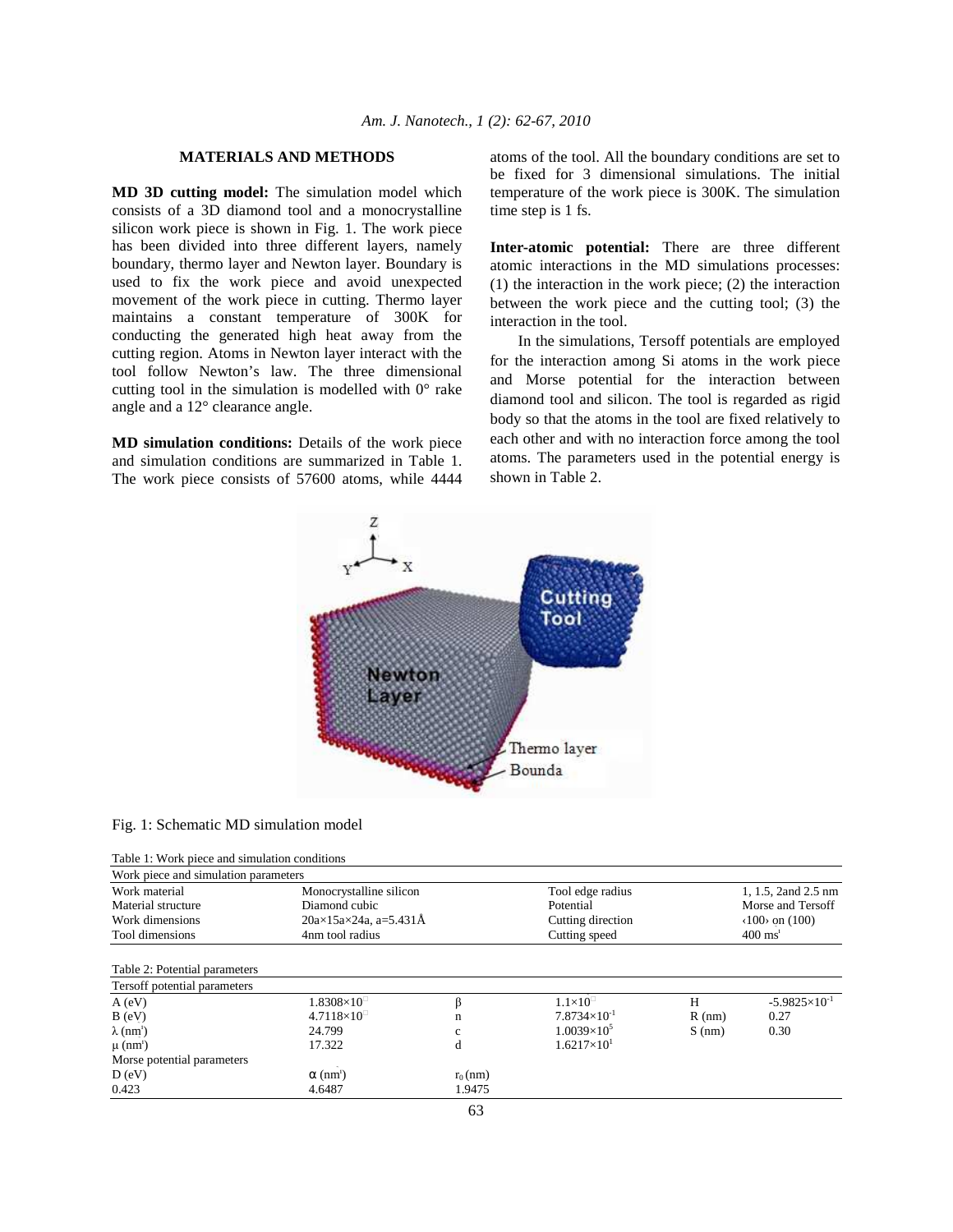#### **RESULTS AND DISCUSSION**

**Simulated nanometric cutting process:** The nanometric cutting process was investigated based on MD simulations for the monocrystalline silicon work piece. The simulated cutting processes are illustrated in Fig. 2. There are obvious lattice slip and distortion during every time step of the tool and material interaction (Fig. 2a-c). It is shown that the effective rake angle, which is always negative (Fang *et al*., 2007), produces hydrostatic pressure, which has decisive effect on chip formation, subsurface deformation and machined surface generation.



Fig. 2: Cross-sectional 3D cutting process: (a) Tool and material initial interaction; (b) Chip formation; (c) Machined surface

 Figure 2a shows the initial interaction between the tool and the work piece. Cutting tool first introduce hydrostatic pressure underneath the tool edge. Due to the chip extrusion, lattice distortion comes into being in the contact region. Meanwhile, the compressive stress zone leads to equivalent scale lattice slip to the whole work piece. As the tool keeps on moving, compressive stress zone also moves forward, which is shown in Fi. 2(b). Stress concentrate point separates the deformed silicon atoms to flow to different directions and form cutting chips and machined surface respectively. The machined surface is generated after cutting, which is smooth and exhibits spring back because of the material relaxation, as shown in Fig. 2c.

**Cutting force vibration:** The force acting on an individual atom is obtained by summing the forces contributed by the surrounding atoms. The forces are calculated from the inter-atomic Morse potentials. Cutting force is expressed by the summation of the total force on all tool atoms.

 Figure 3 shows the cutting force vibration in the cutting process. Figure 3a is the typical curves of tangential and normal cutting forces of 2 nm cutting depth with a 2 nm tool cutting edge. The cutting force vibration is accordance with the cutting process mentioned in Section 3.1. While Fig. 3b shows the frequency of the cutting force vibration. Two main frequencies, which represent small scale vibration and tapered sinusoidal oscillation, could be seen respectively.

 Initially, the cutting forces are negative due to the attraction tool surface exert on the work piece atoms when cutting tool close to but have no contact with the work piece. When tool edge imposes hydrostatic pressure on the work piece, compressive stress is created and lattice slip is formed. Small vibration could be seen at the beginning. Cutting force increases gradually as the interface between tool and work piece aggrandizes until the tool face fully contacts with the material. Lattice disorder and atom flow at the adjacent region between the tool and the work piece is the main reason for the small vibration, as shown in Fig. 4.

 Figure 4a is the schematic for lattice disorder using Centro Symmetry Parameters (CSP) (Tsuzuki *et al*., 2007). The CSP for each atom is defined as follows:

$$
P = \sum_{i=1,n} |R_i + R_{i+n}|^2
$$
 (1)

where,  $R_i$  and  $R_{i+n}$  are the vectors corresponding to the nearest neighbors in the material lattice. In a centrosymmetric material, each atom has certain pairs of equal and opposite bonds among its nearest neighbors. As the material is distorted, these bonds will change direction and/or length. The CSP is zero for atoms in perfect lattice but are of different values for distortion.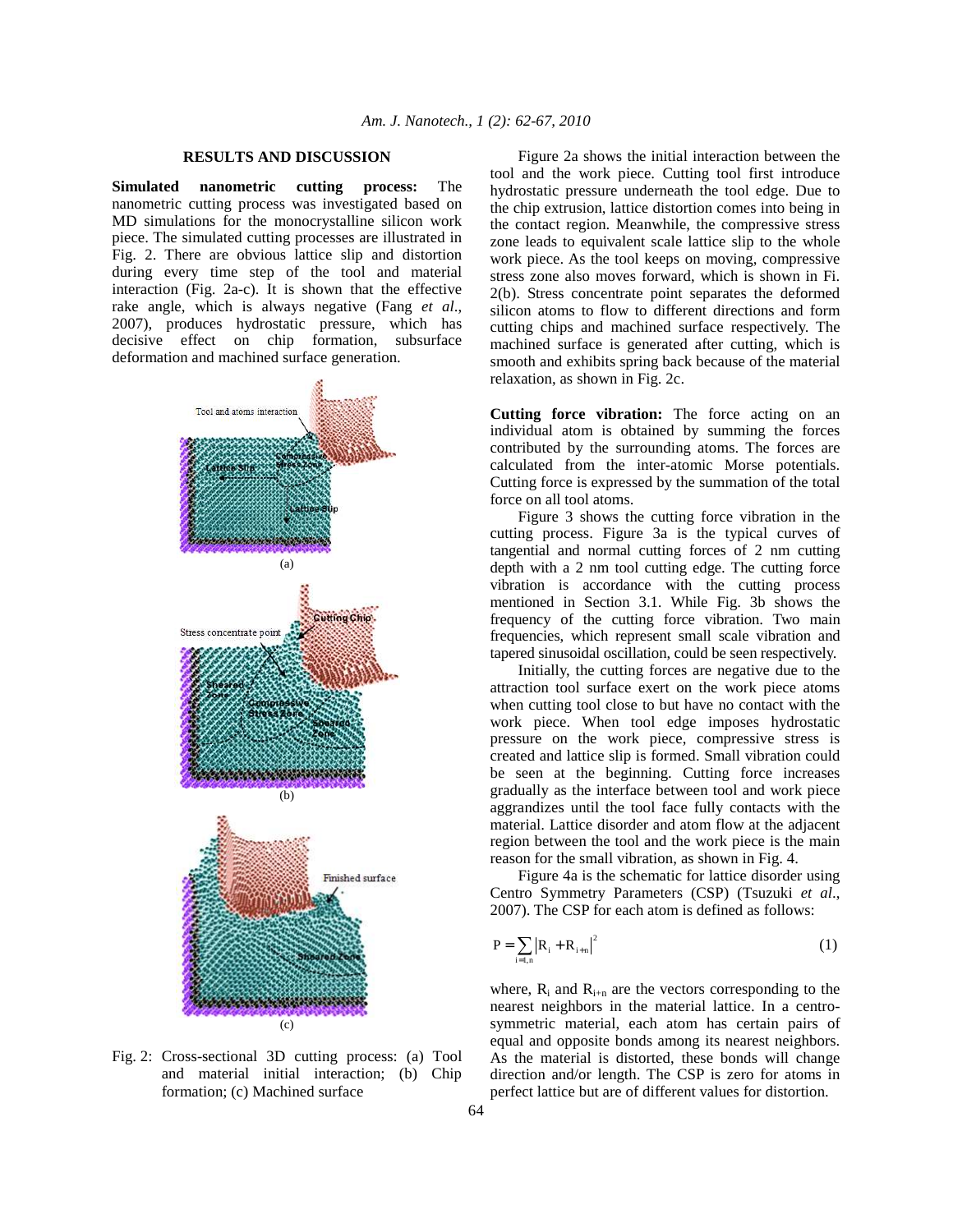

Fig. 3: Cutting force vibration: (a) Cutting force; (b) Frequency of the cutting force

 The cutting chips are almost amorphous due to the tool extrusion induced lattice distortion and lattice slip, which can be seen in Fig. 4b, using Radial Distribution Function (RDF) measurements:

$$
g(r,r') = \rho(r,r') / \rho(r)
$$
 (2)

Where,  $\rho(r,r')$  is the atom number in  $r \rightarrow r + \Delta r, \rho(r)$ is the average ensemble parameter. RDF quantitative analyzes the structural changes of the work piece in histogram form by evaluating the statistical information of bond length variation. RDF results are in accordance with the laser micro-Raman spectroscopy of the real silicon cutting chip, as shown in Fig. 4c.

 Tapered sinusoidal oscillation occurs when extrusion induced lattice slip extents to the threshold and the material is sheared at the lattice slip layer. The oscillation is the main reason for tool wear and surface fracture. Then, new balance is achieved after shearing and small oscillation takes place as the tool keeps on moving by the extrusion induced material deformation and finished surface generation.



Fig. 4: Lattice disorder: (a) Schematic for lattice disorder; (b) RDF of cutting chip; (c) Raman spectrum of real cutting chip

**Cutting force variation:** Cutting forces with various tool cutting edges are simulated for different cutting depth, as shown in Fig. 5. It could be seen that when the cutting depth are below a certain value, all the cutting forces are homogeneous and without obvious increment, indicating no cutting chip formation. As the cutting depth above the critical value, the cutting forces start to increase, reveals the accumulation of cutting chips on the tool rake face. Figure 6 is the typical cutting force curves with and without chip formation.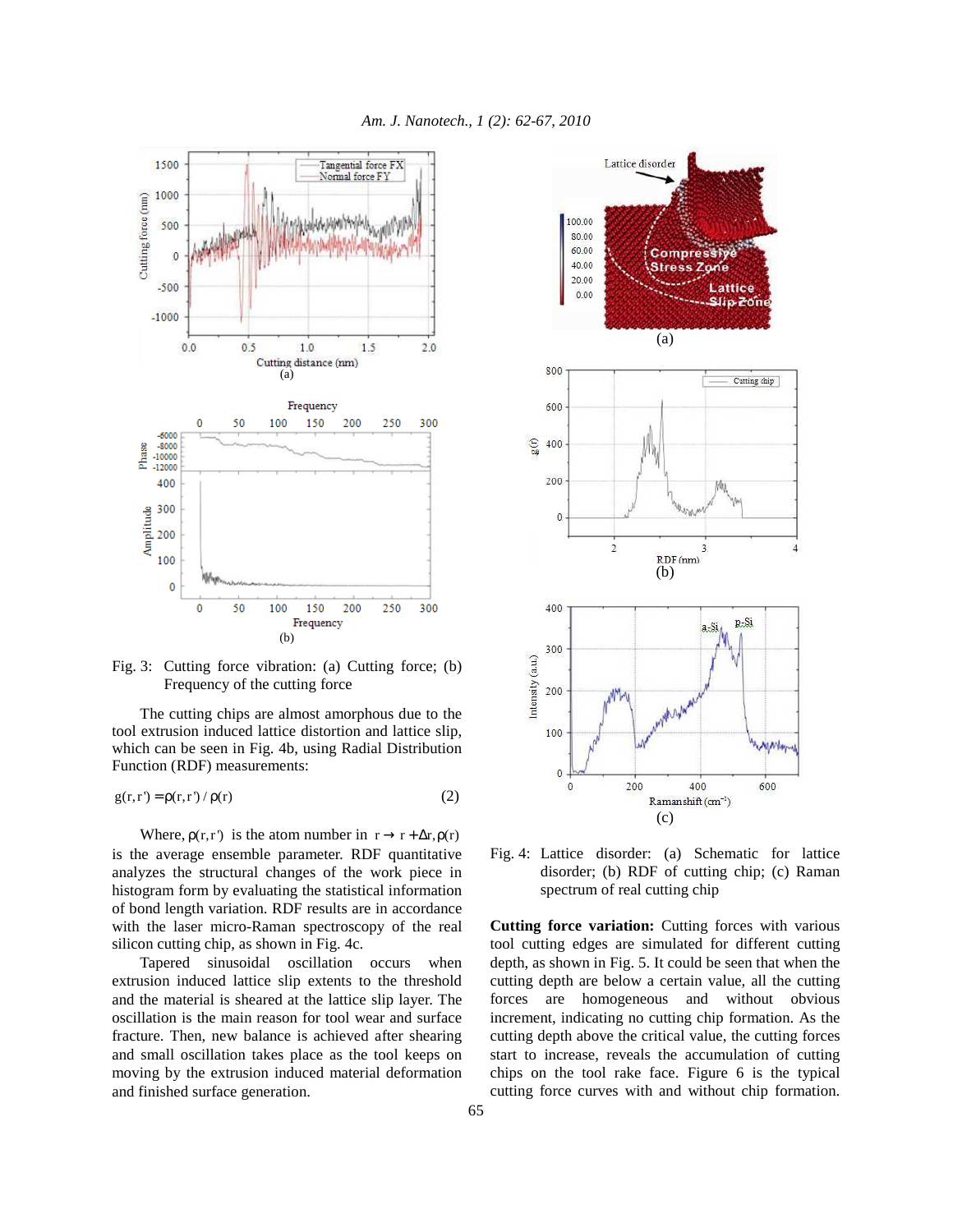

Fig. 5: Cutting forces with various cutting depths, (a) 1 nm cutting edge; (b) 1.5 nm cutting edge; (c) 2 nm cutting edge; (d) 2.5 nm cutting edge



Fig. 6: Cutting force for chip formation

When the cutting depth is larger than chip formation threshold, cutting force increases gradually as the chips accumulate on the tool rake face and then exhibits a small decrease for chip removal. However, when the cutting depth is below the threshold, deformed silicon atoms could only flow along the cutting edge and the cutting force does not show obvious increment.



Fig. 7: Threshold cutting depth for chip formation

Figure 7 shows the chip formation threshold for different tool edges. The value increases in a small range as cutting edge value increase.